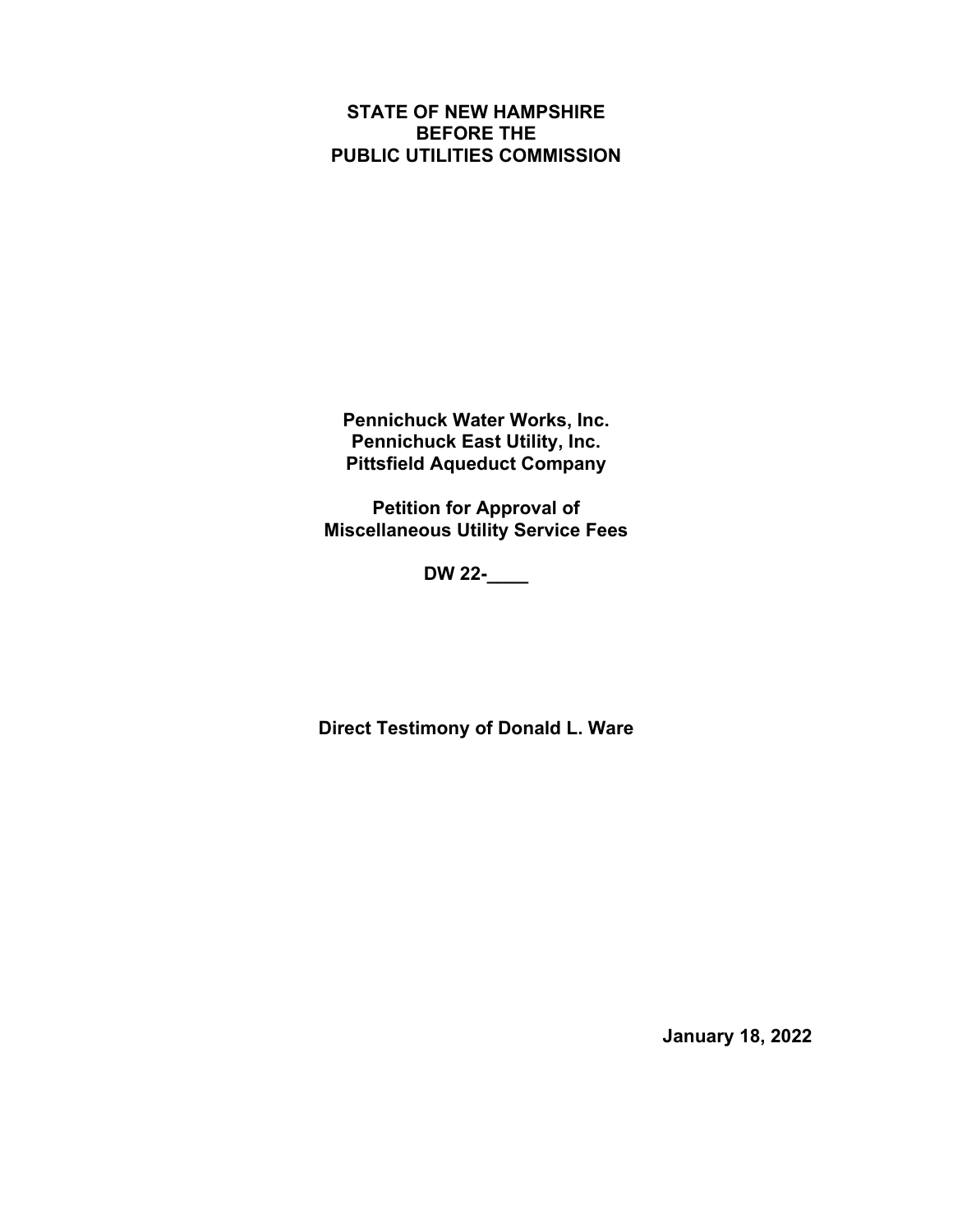# **Professional and Educational Background**

| What is your name and what is your position with Pennichuck Water           |
|-----------------------------------------------------------------------------|
| Works, Inc.?                                                                |
| My name is Donald L. Ware. I am the Chief Operating Officer of              |
| Pennichuck Water Works, Inc. (PWW PWW), Pennichuck East Utility, Inc.       |
| (PEU), and Pittsfield Aqueduct Company, Inc. (PAC) (together, the           |
| Companies)).                                                                |
| Please describe your educational background.                                |
| I have a Bachelor of Science degree in Civil Engineering from Bucknell      |
| University in Lewisburg, Pennsylvania. I have a Master's in Business        |
| Administration from the Whittemore Business School at the University of     |
| New Hampshire.                                                              |
| Please describe your professional background.                               |
| I joined PWW in 1995. Prior to joining PWW, I served as the General         |
| Manager of the Augusta Water District (District) in Augusta, Maine from     |
| 1986 to 1995. I served as the District's engineer between 1982 and 1986.    |
| What are your responsibilities as Chief Operating Officer of the            |
| Company?                                                                    |
| As the Chief Operating Officer I am responsible for the overall operations  |
| of the Companies, including water quality and supply, distribution,         |
| engineering, customer service, and water system capital improvements. I     |
| have extensive knowledge of the costs of operating the Companies and        |
| the cost of providing the various utility services offered by the Companies |
| under the tariff fee schedules.                                             |
|                                                                             |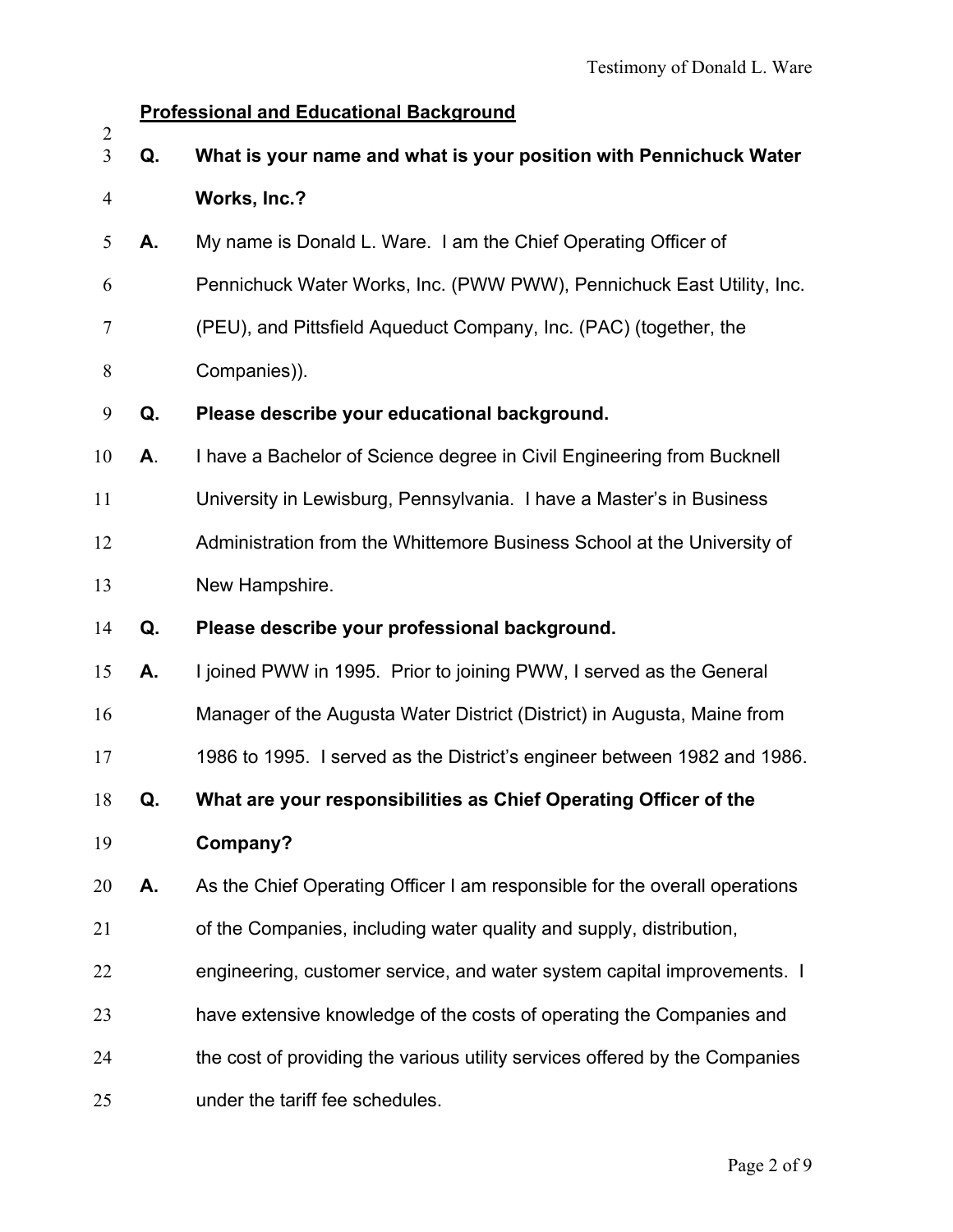# **Q. What is the purpose of your testimony?**

| $\mathfrak{Z}$ | А. | The purpose of my testimony is to describe why PWW, PEU, and PAC are        |
|----------------|----|-----------------------------------------------------------------------------|
| $\overline{4}$ |    | seeking approval from the New Hampshire Public Utilities Commission         |
| 5              |    | (NHPUC or Commission) to update the current tariff rates for                |
| 6              |    | Miscellaneous Utility Service Fee tariff schedules. These fees are located, |
| $\tau$         |    | on tariff page 46 for PWW, on tariff page 46 for PEU, and on tariff page 42 |
| 8              |    | for PAC. These tariff pages are attached to this testimony as Attachment    |
| 9              |    | A for PWW's proposed tariff page 46, Attachment B for PEU's proposed        |
| 10             |    | tariff page 46, and Attachment C for PAC's proposed tariff page 42.         |
| 11             |    | Track-change versions of the fee revisions are also provided in each        |
| 12             |    | attachment. The Companies do not intend to change the Merrimack             |
| 13             |    | Source Development Charge that is noted on the Miscellaneous Utility        |
| 14             |    | Service Fees tariff pages for PWW and PEU.                                  |
| 15             | Q. | Why are the Companies seeking to update the tariffed fees                   |
| 16             |    | associated with Miscellaneous Utility Services?                             |
| 17             | А. | The Miscellaneous Utility Service Fees were last updated in 2009. Before    |
| 18             |    | that, they were updated in 1999. The fees are meant to recover the costs    |
| 19             |    | associated with providing customer-specific services that are outside of    |
| 20             |    | the normal realm of general utility water service. Charges for general      |
| 21             |    |                                                                             |
|                |    | utility water service are found in the PWW, PEU and PAC tariffs for each    |
| 22             |    | customer class. The Miscellaneous Utility Service Fees differ from water    |
| 23             |    | service fees because they are created by individual customers by, for       |
| 24             |    | example, when there is a returned check from the bank or when the           |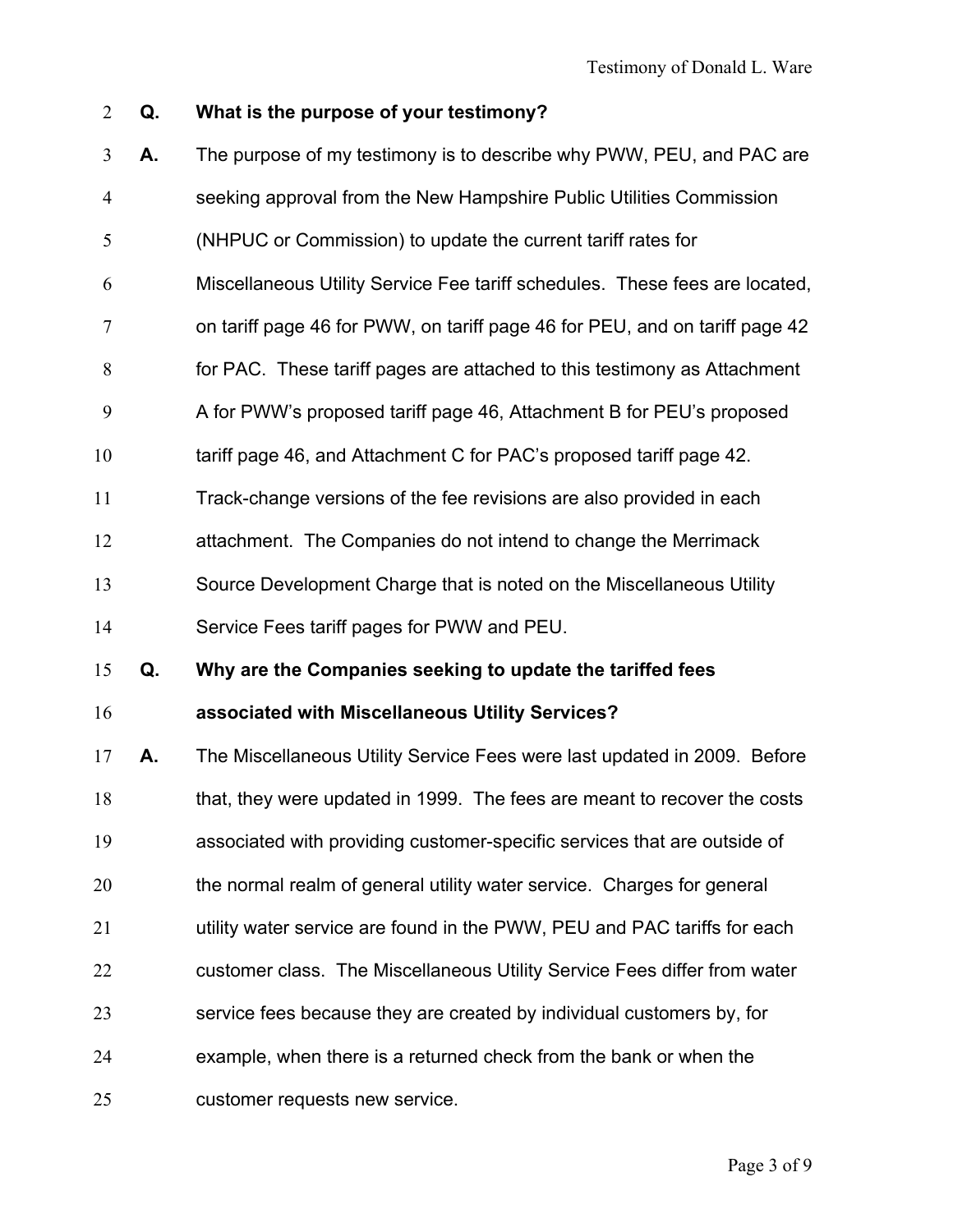- 2 **Q. What are the Miscellaneous Utility Service Fees that the Companies**
- 3 **seek to adjust?**
- 4 **A. Specifically, they are:**

| <b>Description of Service</b>            | <b>Current Fee</b> | <b>Proposed Fee</b> |
|------------------------------------------|--------------------|---------------------|
| PWW, PEU, and PAC                        |                    |                     |
| A. Initiation of Service:                | \$20.00            |                     |
| i. New Service                           |                    | \$108.00            |
| ii. Transfer of Service                  |                    | \$30.00             |
| <b>B.</b> Service Pipe Connection        | \$160.00           | \$230.00            |
| C. Service Connection,                   |                    |                     |
| Disconnection, and Collection            |                    |                     |
| Charge                                   |                    |                     |
| i. During Business Hours                 | \$46.00            | \$67.00             |
| ii. During Non-Business Hours            | \$63.00            | \$95.00             |
| D. Returned Check                        | \$15.00            | \$18.00             |
| E. Design Review/Inspection/As-          | \$3.00 per foot    | \$3.44 per foot     |
| <b>Built Fee for Main Pipe Extension</b> |                    |                     |

5

### 6 **Q. What comprises these services?**

**A.** 1. The Initiation of Service fee has in the past been calculated regardless of whether it related to a new service or transfer of a service. In breaking out the cost analysis by type of initiated service, it became evident that the administrative time and costs to process a new service request differed from the time and cost to process transferring a service. Therefore, the Companies seek to create two subclasses within Initiation of Service that comprise: i. New Service; and ii. Transfer of Service. The Companies believe breaking the types of initiated service into two subtypes is more cost-based and fair to the affected customers. 16 2. The Service Pipe Connection fee covers the cost of inspecting the installation of the private portion of a customer's service line (that is, the

18 portion of the service line that runs from the so-called curb stop to the end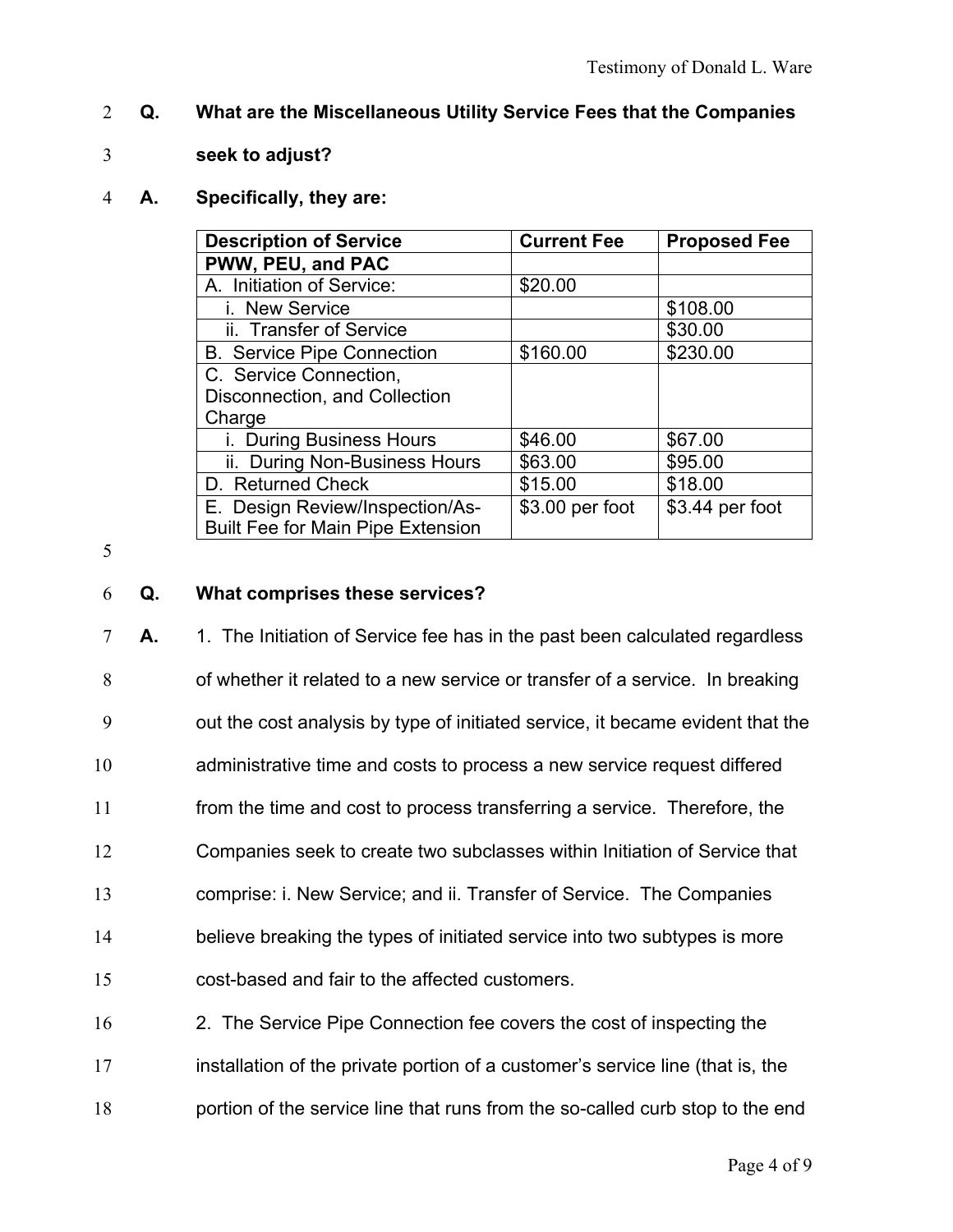3. The Service Connection/Disconnection/Collection fees cover the cost of collection activities created by a customer's nonpayment of a water bill, both during regular business hours Monday through Fridays, excluding Holidays) and non-regular business hours (those hours that are not regular business hours). 4. The Returned Check Fee covers the Companies' administrative costs associated with posting on a customer's account that a customer's payment has not been honored by their bank as well as the fee the Companies are charged by its bank. 12 5. The Design Review/Inspection/As-Built Fee for Main Pipe Extensions covers the administrative cost of reviewing such plans and inspecting Main Pipe Extensions. **Q. How did PWW, PEU, and PAC determine the proposed amount for each service fee? A.** These fees are meant to recover the direct costs of providing the noted service. Direct costs include: the labor and associated direct overhead; truck costs; administrative support; and in the case of returned checks, bank costs. I calculated these direct costs, by fee, in Attachment D. The proposed fees are based on average 2022 labor rates and direct overhead costs associated with the staff that perform each of the Miscellaneous 23 Utility Services. **Q. Please describe how you calculated the costs for the respective fees. A.** For each fee, as shown on Attachment D, I calculated the time and cost

of the service line).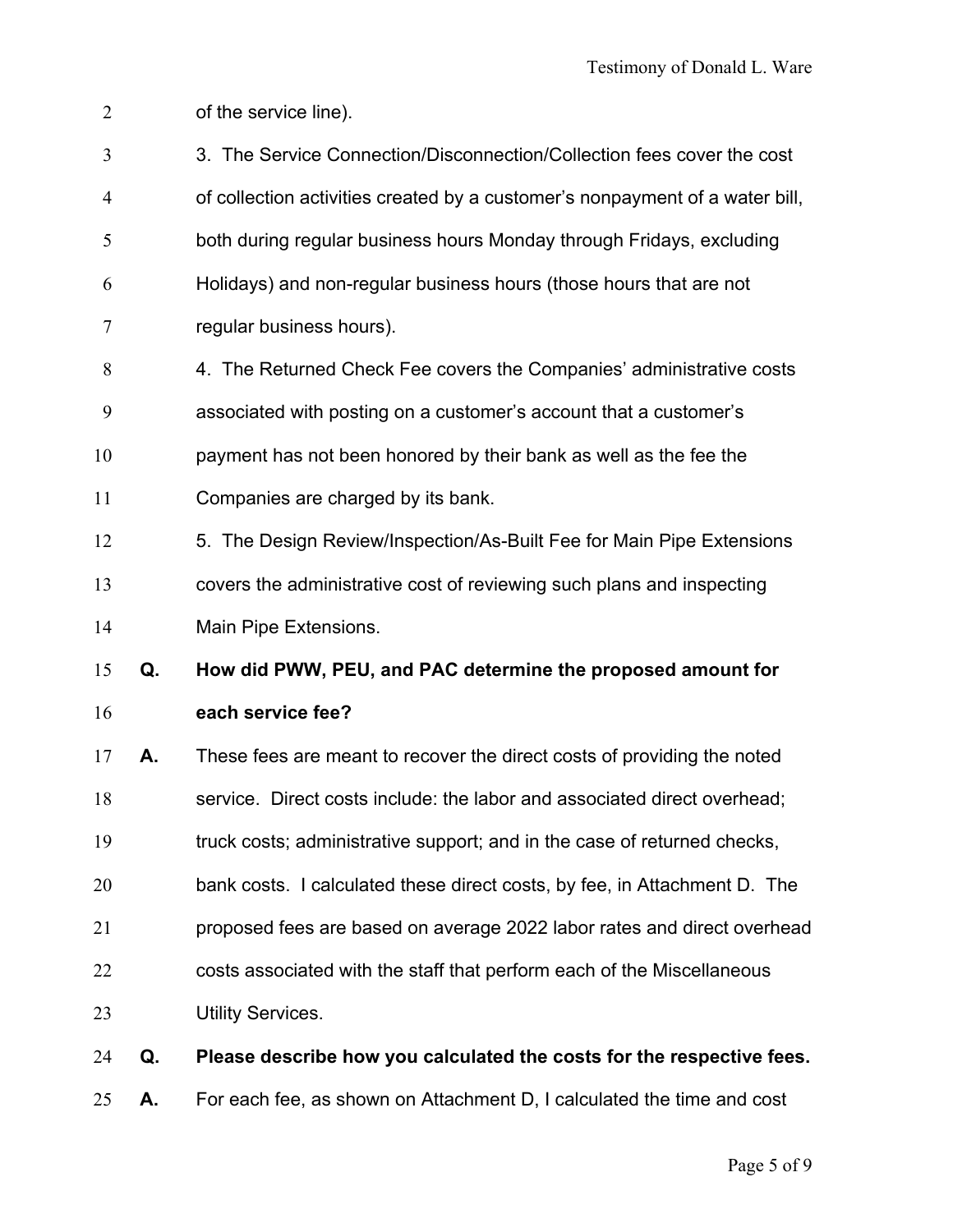| $\overline{2}$ |    | for each employee involved in the service. For example, to inspect a        |
|----------------|----|-----------------------------------------------------------------------------|
| 3              |    | service pipe, it involves three hours of an engineering inspector and a     |
| $\overline{4}$ |    | truck, and approximately a half-hour of a Geographic Information System     |
| 5              |    | (GIS) technician. Based on that time and hourly cost, as well as allocation |
| 6              |    | of indirect overhead, it costs the Companies \$230.00 to provide that       |
| 7              |    | service. Accordingly, the Companies seek to increase that fee to \$230.00   |
| 8              |    | so that the true cost is covered by the individual customer creating the    |
| 9              |    | cost so that those costs are not subsidized by other customer classes. I    |
| 10             |    | conducted the same or similar analysis for each fee and those calculations  |
| 11             |    | are all shown on Attachment D.                                              |
| 12             | Q. | Were these costs based on PWW's most recent rate case?                      |
| 13             | А. | Yes, to the extent the most recent labor, administrative, and overhead      |
| 14             |    | contracts and rates were included in PWW's most recent general rate         |
| 15             |    | case overall revenue requirement, the costs are based on PWW's most         |
| 16             |    | recent rate case and approved overall revenue requirement.                  |
| 17             | Q. | Do PAC and PEU use PWW resources for their operations? If so,               |
| 18             |    | please explain.                                                             |
| 19             | А. | Yes, PAC and PEU have no employees of their own, therefore, they rely       |
| 20             |    | on PWW's employees. The Commission has approved affiliate and cost          |
| 21             |    | allocation agreements among the affiliate utilities and among the utilities |
| 22             |    | and its parent which means the costs relied upon to determine the           |
| 23             |    | proposed fees for PAC and PEU, in addition to PWW, are based on             |
| 24             |    | approved agreements.                                                        |
| 25             | Q. | Please describe why the fee for New Service under Initiation of             |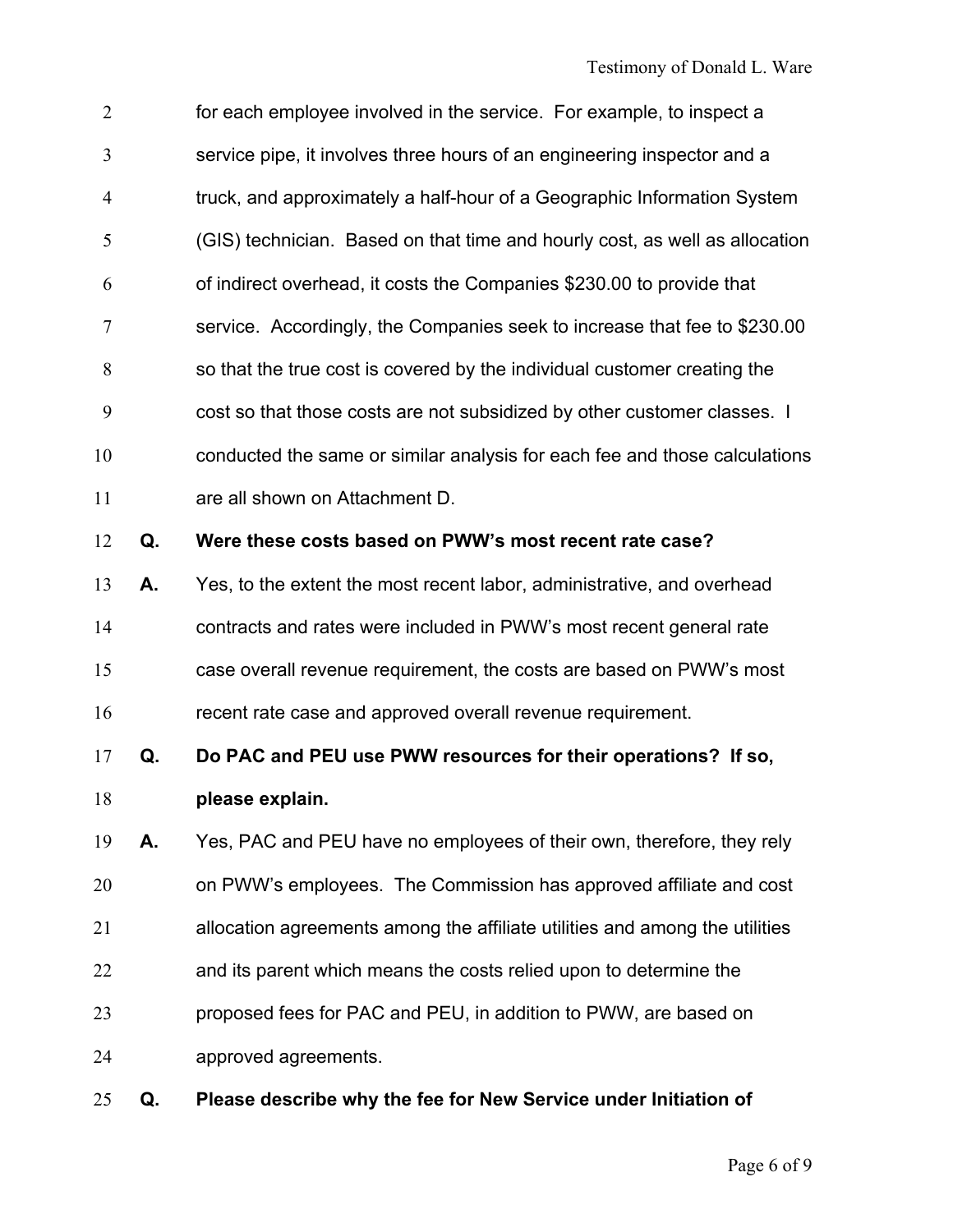## **Service has increased more than the fee for Transfer of Service**

**under Initiation of Service.**

 **A.** This different rate of increase as compared to Transfer of Service is caused by a number of factors. As shown on Attachment D, to initiate a New Service, the Companies must involve an engineer to ensure that the service and meter are properly sized base on the customer's water demand according to the Companies' current technical specifications and applicable regulations. In contrast, to transfer a service only involves a meter technician and administrative staff whose hourly rates are less than an engineers'. In addition to involving less-costly staff, it takes less time to process a transfer of service than it does to process a New Service. Combined, these factors cause the costs to be more for a New Service 14 than a Transfer of Service.

**Q. Please explain why the Companies have added Design Review and** 

**As-Built Review to the Main Pipe Extensions?**

 **A.** This change is to make the tariff fees more express as to the scope of reviews involved in Main Pipe Extensions. Within a Main Pipe Extension review, there are usually multiple stages of review: Design Review, field inspections, and the creation of as-builts. In the past, the Companies' tariffs did not differentiate each stage. The Companies have modified the fee description in the interest of making more express the phases of Main Pipe Extension review the Companies normally undertake to ensure that main extensions comply with the Companies' technical specifications and applicable regulations.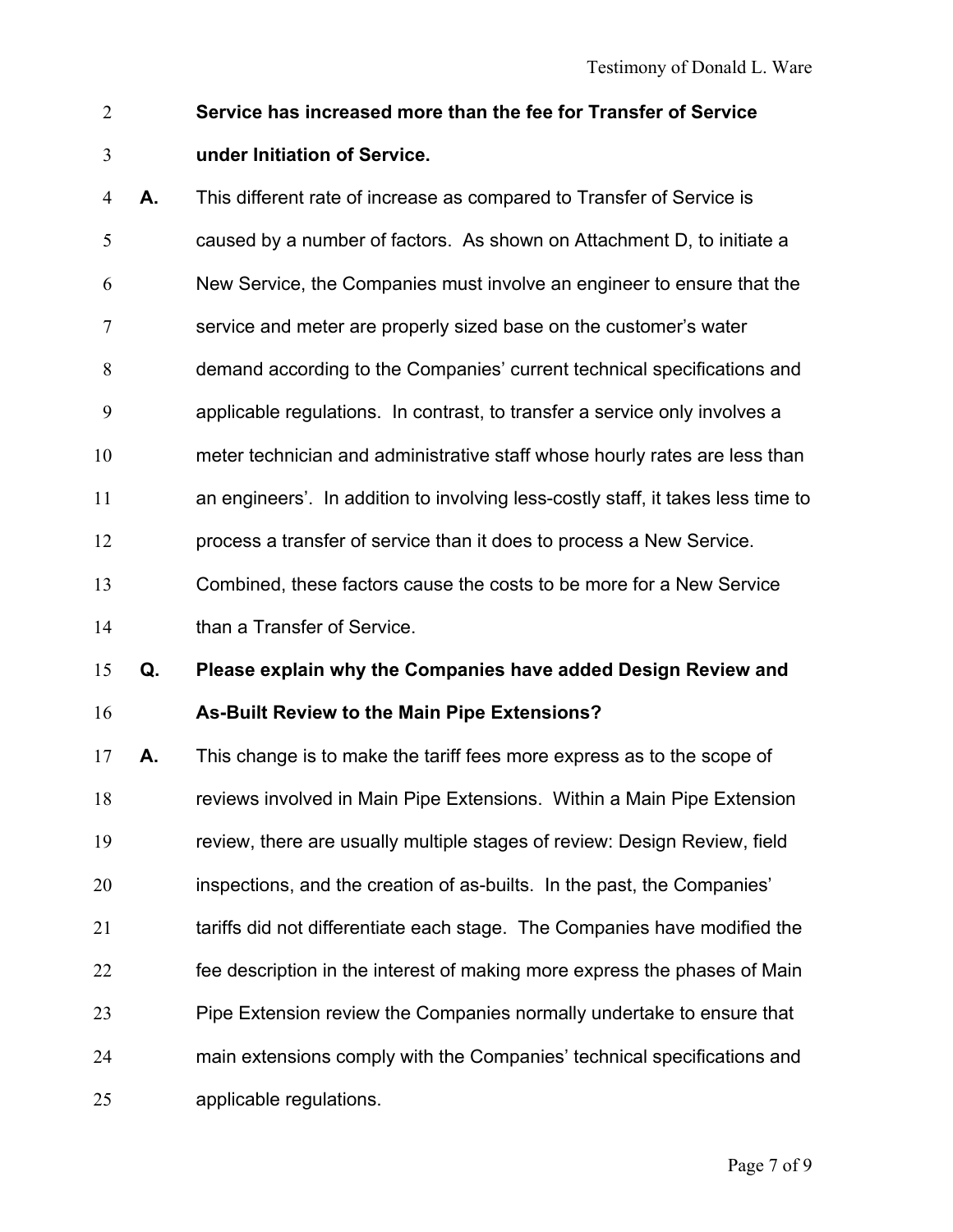| $\overline{2}$ | Q. | How are the collected fees treated by each Utility?                           |
|----------------|----|-------------------------------------------------------------------------------|
| 3              | А. | The collected fees are booked as Miscellaneous revenues. The                  |
| 4              |    | miscellaneous revenues reduce a utilities' overall revenue requirement in     |
| 5              |    | its general rate case. Therefore, adjustments of these fees will reduce the   |
| 6              |    | portion of the utility's overall revenue requirement that are collected from  |
| 7              |    | its general rate classes. The miscellaneous fees are intended to avoid        |
| 8              |    | having the general customer classes subsidize expenses caused by              |
| 9              |    | individual customers.                                                         |
| 10             | Q. | If the Miscellaneous Utility Service Fees were to go into effect during       |
| 11             |    | a test year or within 12 months of the end of a test year, would PWW,         |
| 12             |    | PEU, and PAC pro form the increased revenues into the rate case               |
| 13             |    | filing?                                                                       |
| 14             | А. | Yes. As stated above, revenues from these fees are treated differently        |
| 15             |    | and reduce the portion of PWW, PEU, and PAC's overall revenue                 |
| 16             |    | requirement that is collected from its general customer classes. An           |
| 17             |    | increase in the miscellaneous fees will result in reduced fixed and           |
| 18             |    | volumetric charges to the general customer classes, as pro forming these      |
| 19             |    | miscellaneous fees into a rate case would reduce the portion of the Test      |
| 20             |    | Year Revenue Requirement that is collected form the general customer          |
| 21             |    | class.                                                                        |
| 22             | Q. | Do you have an opinion as to whether the proposed Tariff changes              |
| 23             |    | are in the public interest?                                                   |
| 24             | А. | Yes. I believe that the proposed tariff changes reflect the cost of providing |
| 25             |    | these miscellaneous utility services. The fees need to be reflective of the   |